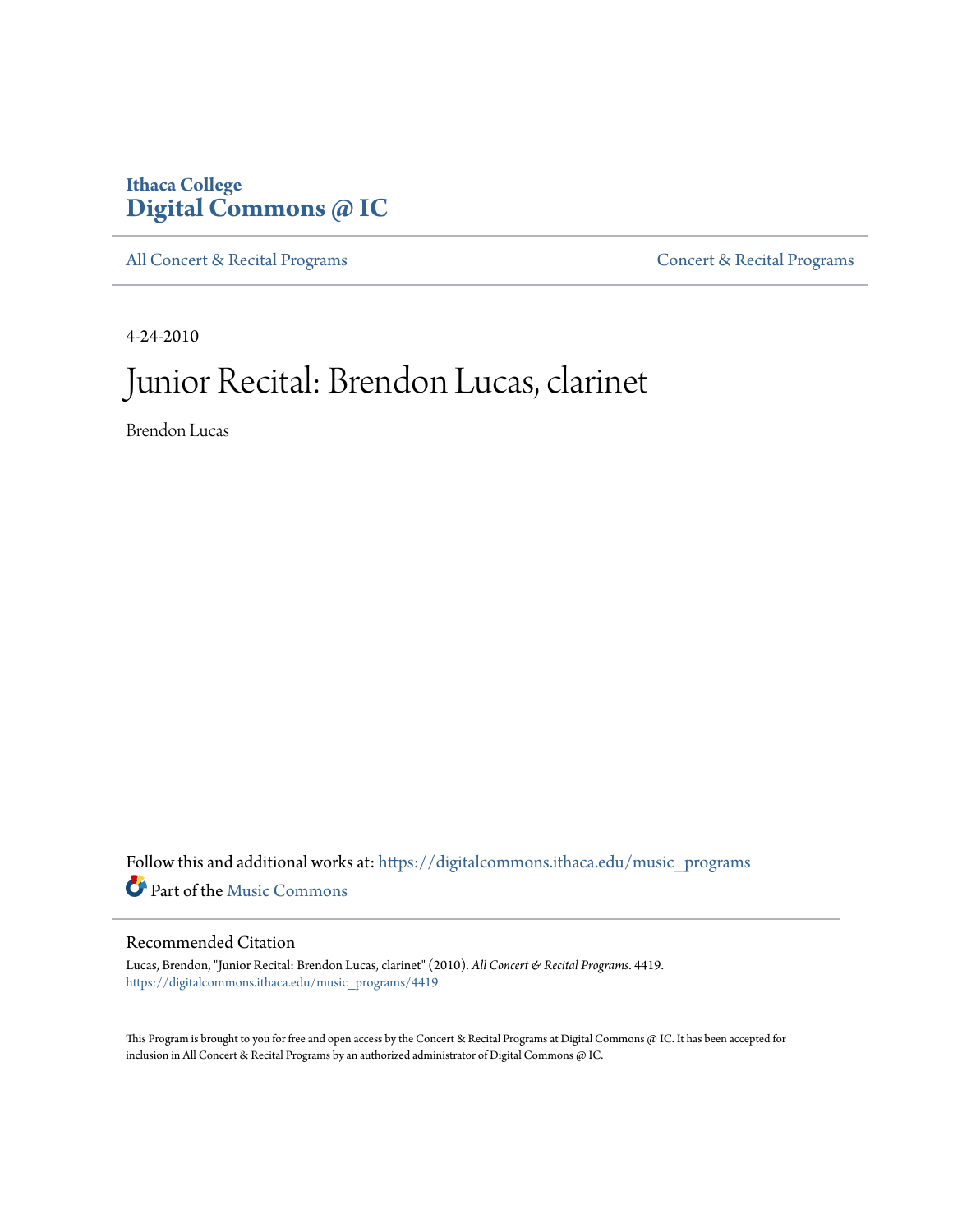# ITHACA COLLEGE SCHOOL OF MUSIC

### JUNIOR RECITAL

Brendon Lucas, clarinet Brendon Shapiro, piano Joshua Oxford '07, piano

Hockett Family Recital Hall Saturday, April 24, 2010 2:00 p.m.

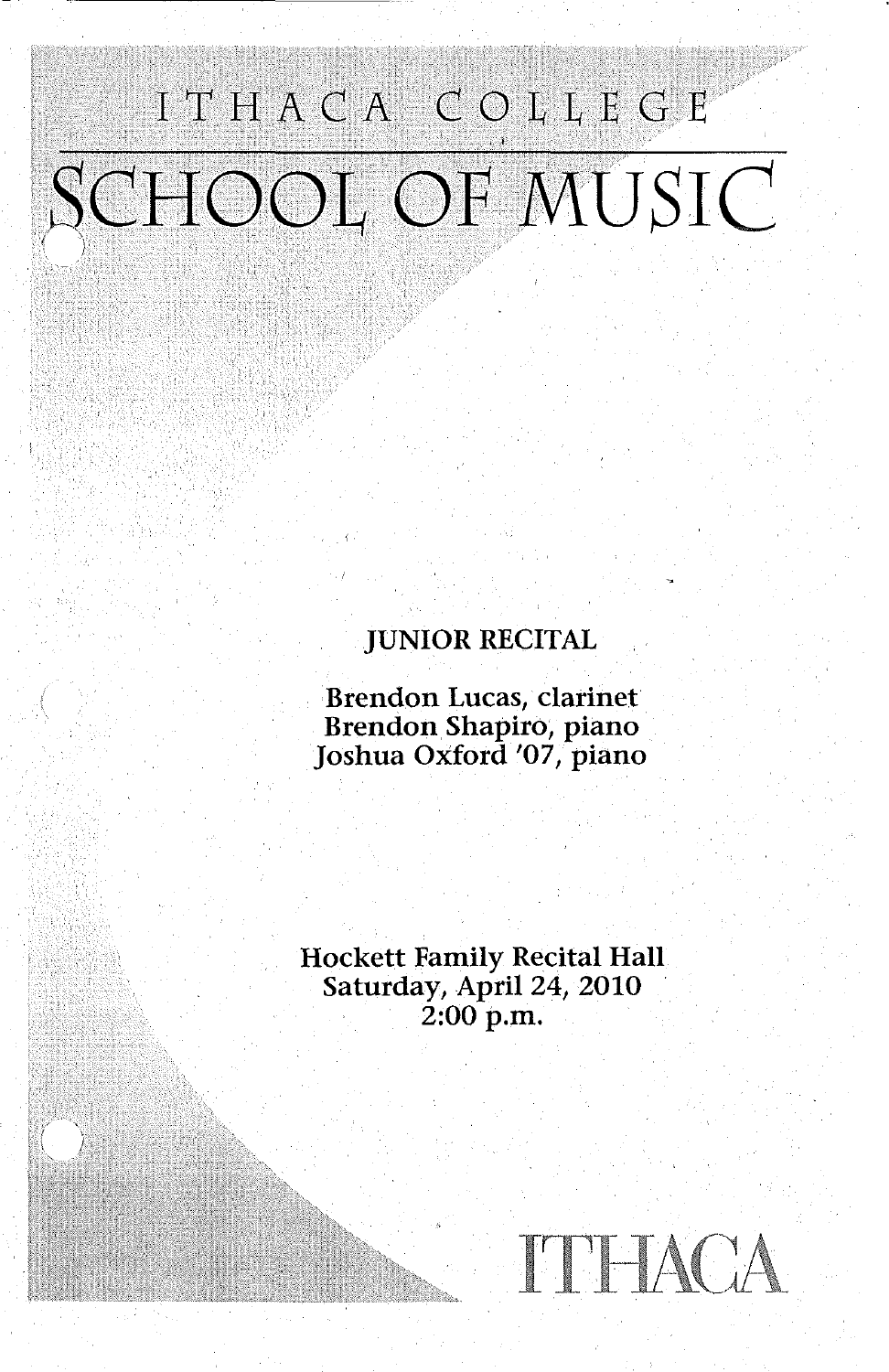### **PROGRAM**

Sonata in F minor, Op. 120, No. 1 (1894)

Johannes Brahms  $(1833 - 1897)$ 

> Astor Piazzolla (1921-1992)

Miklós Rózsa (1907~1995)

*Allegro appassionato Andante un poco adagio Allegretto grazioso Vivace* ·

PAUSE

#### Tango Etudes (1987)

*Sans indication Molto marcato et energico* 

Sonatina, Op. 27 (1951)

*Terna con variazioni Vivo e giocoso* 

Scaramouche, Op. 165 (1937)

Darius Milhaud  $(1892 - 1974)$ 

*Vif Madere Brazileira* 

Junior recital is presented in partial fulfillment for the degree of  $\ell \to$ Bachelor of Music in Performance and Music Education.  $\hskip10mm \big\backslash$ 

Brendon Lucas is from the studio of Michael Galván.

Photographic, video, and sound recording and/or transmitting devices are not permitted in the Whalen Center concert halls. Please turn off all cell phone ringtones.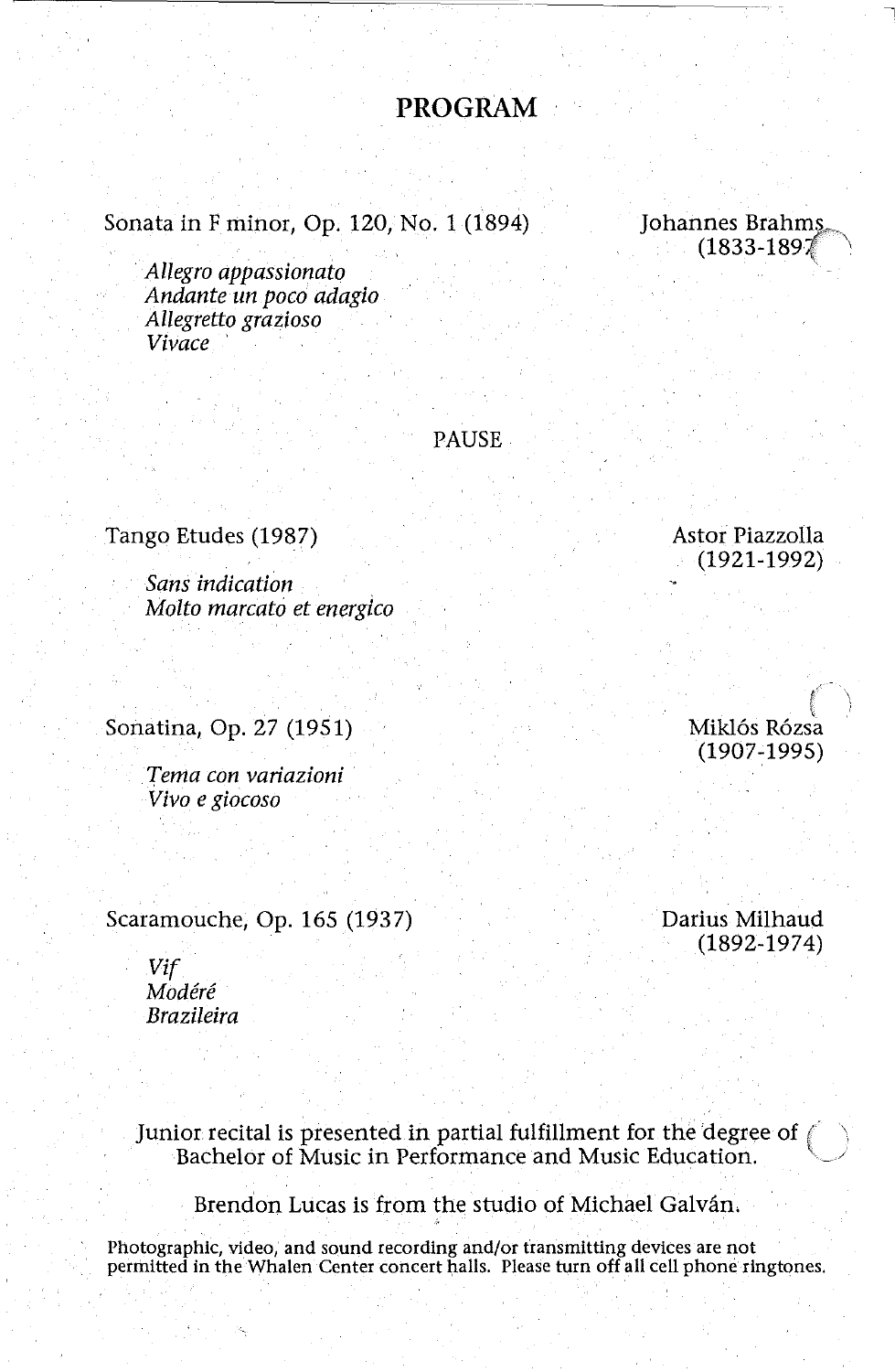Johannes Brahms (1833-1897) was one of the leading musicians of the Romantic period. A traditionalist [and innovator (?)], his music is firmly rooted in the structures and compositional techniques of the  $\frac{1}{2}$  aroque and Classical masters. In his 57<sup>th</sup> year (1890), Brahms retired \ bm the world of music writing, only shortly thereafter to find himself unable to abide by his decision; Captivated by clarinetist Richard Mühfeld's spirited interpretations with the Meiningen orchestra, Brahms was inspired to once again pick up composition. It was for Mühfeld that he composed his Clarinet Trio Op. 114. Clarinet Quintet Op. 115 (both 1891), and both Clarinet Sonatas of Opus 120 (1894), the first of which is being performed on this program. Written for clarinet and piano, Brahms' clarinet sonata in F minot Op. 120 is organized into four movements: *allegro appassionato, andante un poco adagio, allegretto grazioso* and *vivace.* As one of the masterworks of the literature for clarinet and piano, the four movements of this sonata capture the spirit and virtuosity of Brahms' writing, and allow both musicians to give a performance demonstrative of the unique complexity and character of their respective instruments.

Astor Piazzolla is perhaps Argentina's most famous tango composer and bandone6nist, known not only for his tango performances in -oncert halls but also for merging tango with jazz, something that

dll receives mixed affections especially from social tango dancers. Perhaps the continued popularity of Piazzolla's compositions is that while they maintain the percussive grit of tango dance hall music they can also be played by musicians of different performing genres who combine the skills of polished music reading with improvisational soloing. The six Tango Etudes were originally written for flute or violin. Popularized through transcription for the saxophone, they have also found a home in performance on the clarinet. The transcription was done through a joint effort between Claude Delangle and Piazzolla himself. The set of etudes can be performed either unaccompanied, or with piano as it will be heard on this program. Featured are Etudes three and five.

Miklos R6zsa compiled a unique variety of compositions throughout his career, and one might often recognize his name from the credits following a film in a movie theater. R6zsa's admirable film music tends to attract more attention than his "classical" compositions. The more 0ne hears ef those compositions, the more unfortunate it seems that his should be so, as his more classical compositions are never less than well crafted and intelligent, sometimes much more. While the composition date for R6zsa's Sonatina for unaccompanied clarinet is sometimes listed as 1957, it is more commonly known to have been written in 1951. Its two movements' demand a wide variety of technique. The first is made up of a simple theme, slightly reminiscent